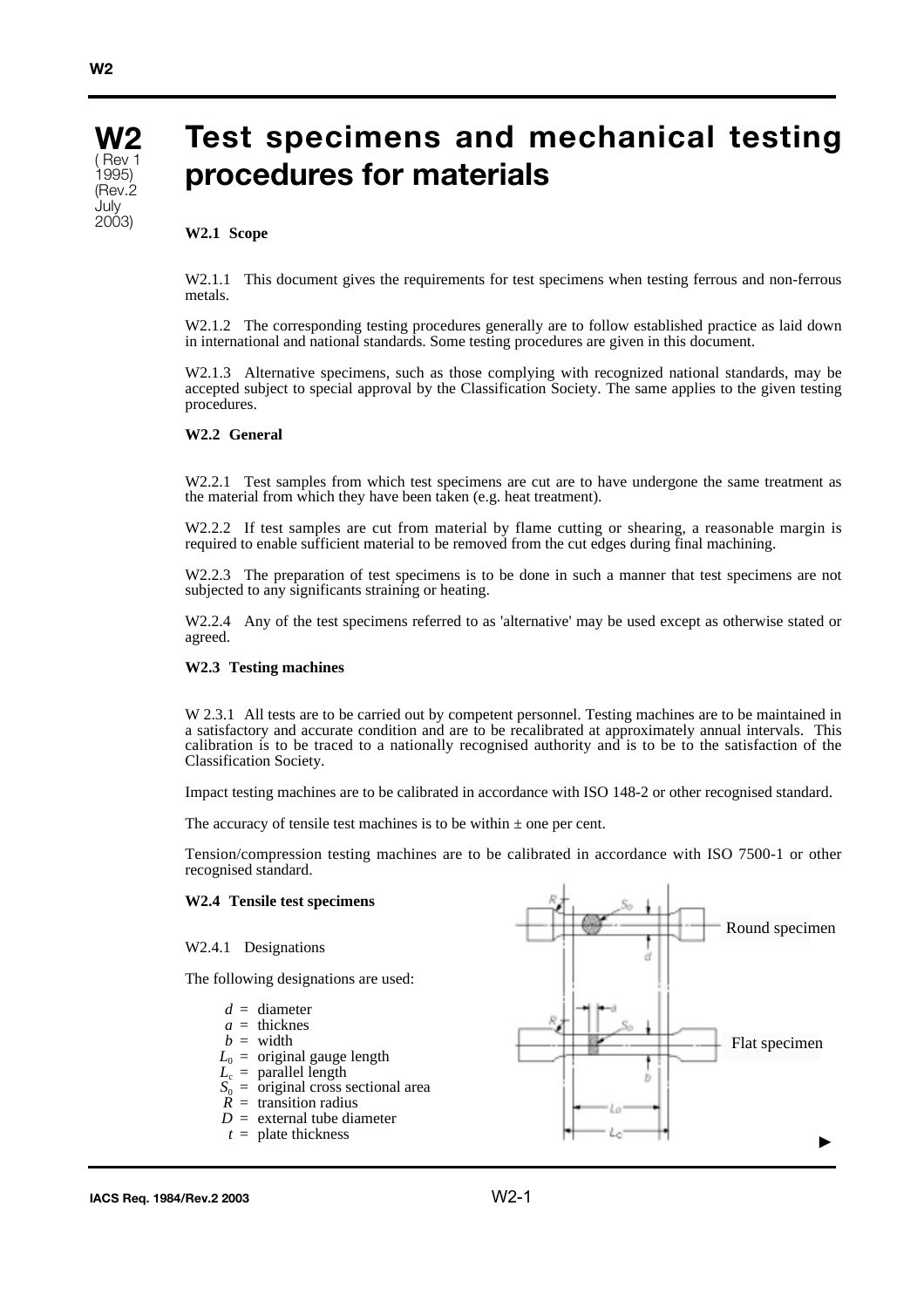## **W2.4.2 Dimensions**

**W2** cont'd

### **W2.4.2.1 General**

Proportional test specimens with a gauge length  $Lo = 5,65\sqrt{S_0}$ 

 $or = 5$  d should preferably be used as the minimum percentage elongation values specified in the W Unified Requirements refer to this gauge length,  $L_0$  should preferably be greater than 20mm. The gauge length may be rounded off to the nearest 5 mm provided that the difference between this length and Lo is less than 10% of Lo.

#### **W 2.4.2.2 Plates, strips and sections**

Flat specimens are usually to be used with dimensions as specified below

#### a) **Proportional flat specimen**

 $a = t$  $b = 25$  mm  $R = 25$  mm  $Lo = 5,65 \sqrt{S_0}$  $Lc = Lo + 2\sqrt{S_0}$ 

#### b) **Non-proportional flat specimen**

 $a = t$  $b = 25$  mm  $Lo = 200$  mm  $Lc \geq 212.5$  mm  $R = 25$  mm

When the capacity of the available testing machine is insufficient to allow the use of test specimen of full thickness, this may be reduced by machining one of the rolled surfaces. Alternatively, for materials over about 40 mm thick, proportional round test specimens with dimensions as specified below, may be used.

## c) **Round specimen**

 $d \ge 10$  mm to 20 mm, preferably 14 mm *Lo = 5d*  $Lc \geq Lo + \frac{d}{2}$ 2

 $R = 10$  mm (for nodular cast iron and materials with a specified elongation less than 10%,  $R \ge 1.5$ d)

The axes of the round test specimens are to be located at approximately one quarter of the thickness from one of the rolled surfaces.

## **W2.4.2.3 Aluminium Alloys**

Flat tensile test specimens shall be used for specified thicknesses up to and including 12.5mm. The tensile test specimen shall be prepared so that both rolled surfaces are maintained. For thicknesses exceeding 12.5mm, round tensile test specimens will be used. For thicknesses up to and including 40mm, the longitudinal axis of the round tensile test specimen shall be located at a distance from the surface equal to half of the thickness. For thicknesses over 40mm, the longitudinal axis of the round tensile test specimen shall be located at a distance from one of the surfaces equal to one quarter of the thickness.

#### **W2.4.2.4Forgings, castings (excluding grey cast iron)**

Proportional round test specimens with dimensions as specified above in W2.4.2.2.c) are usually to be used.

For small size bars and similar products the test specimens may consist of a suitable length of bar or other product tested in the full cross-section. ▲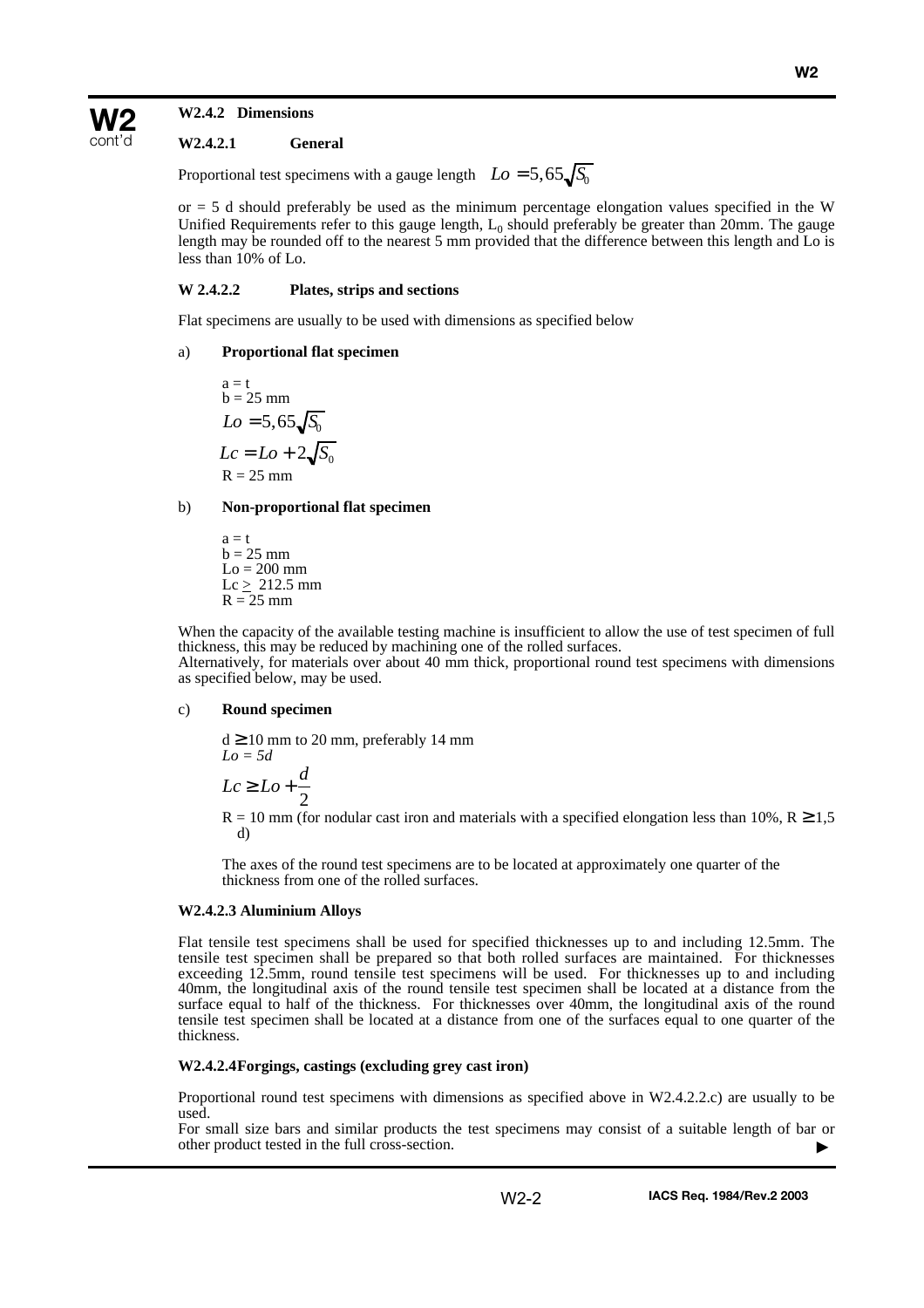## **W2.4.2.5 Tubes W2**

The test specimen shall conform with the following :

a) full cross-section specimen with plugged ends :

$$
Lo = 5,65\sqrt{S_0}
$$

D  $+$  where Lc is the distance between the grips or the plugs, 2 whichever is the smallest.  $Lc \geq 5,65\sqrt{S_{\scriptscriptstyle O}}$ 



b) Strips cut longitudinally

a = t  
b 
$$
\ge
$$
 12 mm  
 $Lo = 5,65\sqrt{S_0}$   
 $Lc = Lo + 2b$ 

The parallel test length is not to be flattened, but the enlarged ends may be flattened for gripping in the testing machine.



Round test specimens may also be used provided that the wall thickness is sufficient to allow the machining of such specimens to the dimensions given in W.2.4.2.2.c), with their axes located at the midwall thickness.

 $con$ 

 $\blacktriangleright$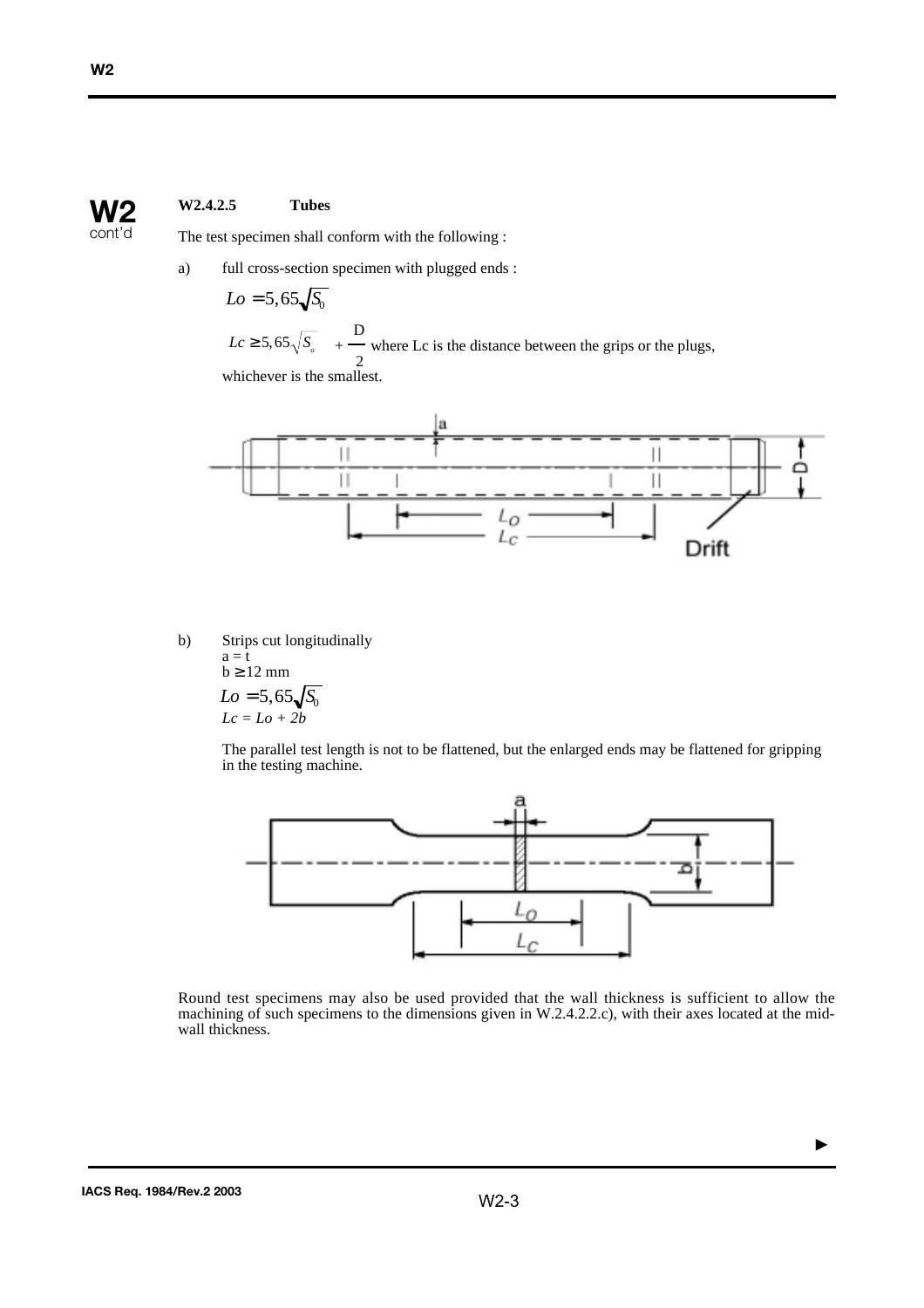## **W2.4.2.6 Wires W2**

cont'd

Full cross-section test specimen with the following dimension is to be used:

 $Lo = 200$  mm

 $Lc = Lo + 50$  mm

## **W2.4.2.7 Grey cast iron**

Round non-cylindrical machined test specimen as shown below is to be used.



## **W2.4.2.8 Weldments**

a) Deposited metal tensile test

Round specimen with the following dimensions is to be used :

 $d = 10$  mm  $Lo = 50$  mm  $Lc \geq 55$  mm  $R \geq 10$  mm

For specially small or large dimensions other specimens may be used after agreement with the Classification Society, provided they conform with the geometrical relationship given in W2.4.2.2.c).

b) Butt weld tensile test

Flat specimen, the weld to be machined (or ground) flush with the surface of the plate, with the following dimensions is to be used :

 $a = t$  $b = 12$  for  $t \le 2$  $b = 25$  for  $t > 2$  $Lc = width of  $weld + 60$  mm$  $R > 25$  mm



▲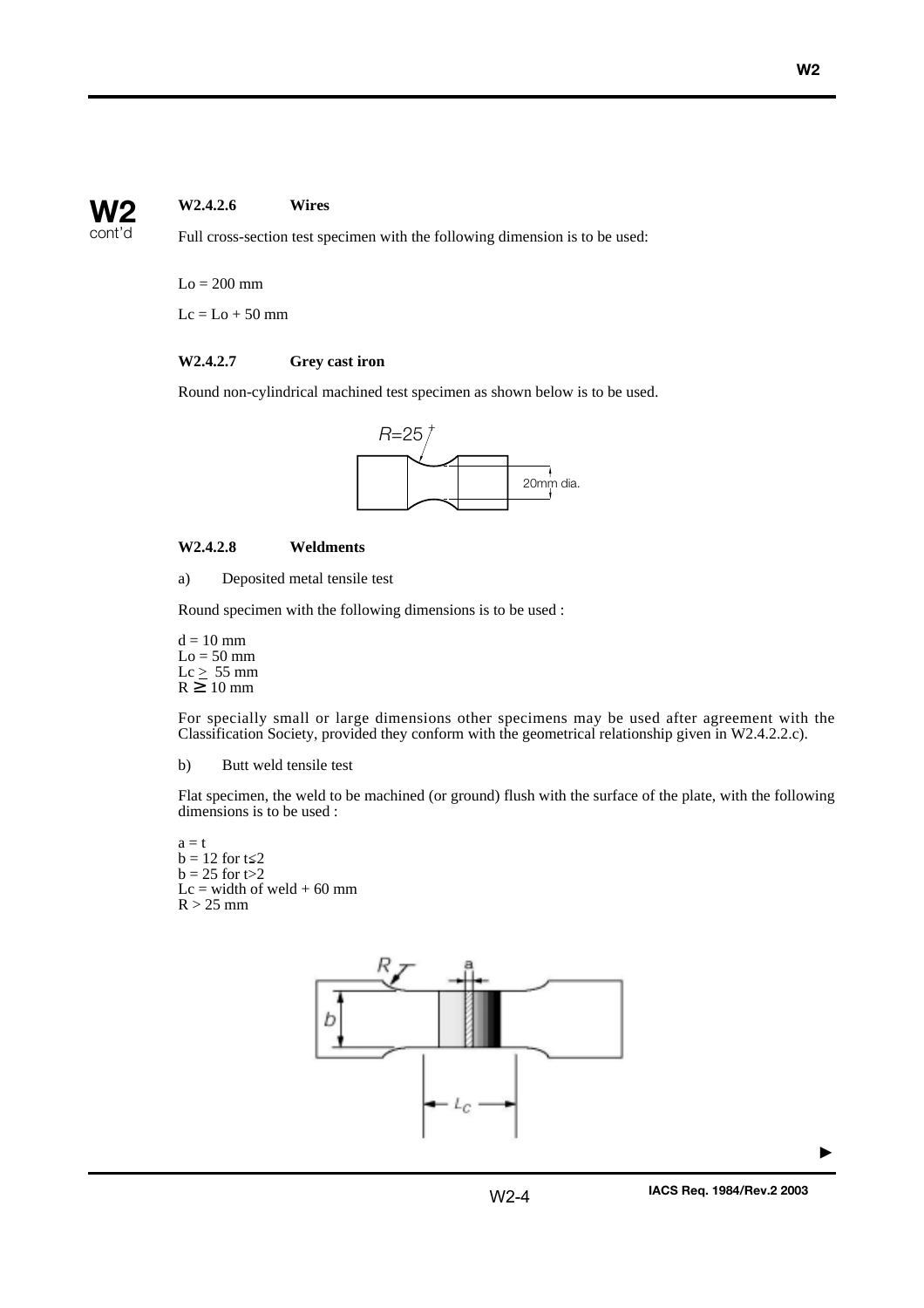#### **W2.4.2.9 Through thickness tensile test specimen W2**

Round test specimens including built-up type by welding are to be prepared in accordance with a recognised standard.

## **W2.4.2.10 Tolerances**

The tolerances on specimen dimensions are to be in accordance with ISO 6892-98 or other recognised standards as appropriate.

## **W 2.4.3 Retest Procedure**

When the tensile test fails to meet the requirements, two further tests may be made from the same piece. If both of these additional tests are satisfactory the item and/or batch (as applicable) is acceptable. If one or both of these tests fail the item and/or batch is to be rejected.

The additional tests detailed above are to be taken, preferably from material taken adjacent to the original tests, but alternatively from another test position or sample representative of the item/batch.

cont'd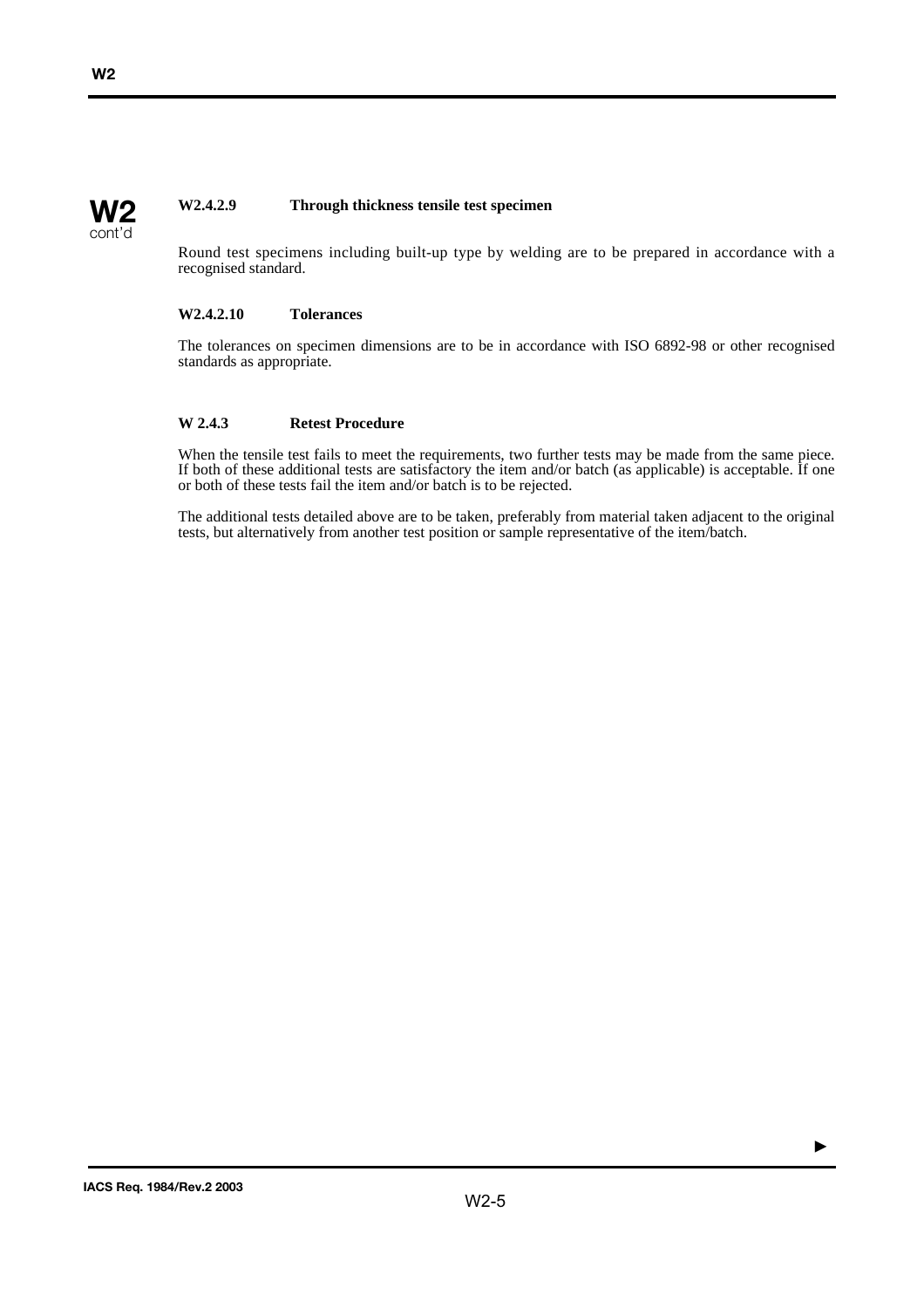## **W2** cont'd

## **W2.5 Tensile properties at ambient temperature**

## **W2.5.1 Yield stress (yield point)**

The value of stress measured at the commencement of plastic deformation at yield, or the value of stress measured at the first peak obtained during yielding even when that peak is equal to or less than any subsequent peaks observed during plastic deformation at yield. The test is to be carried out with an elastic stress within the following limits:

| Modulus of Elasticity of<br>the material (E) $N/mm^2$ | Rate of stressing N/mm <sup>2</sup> s <sup>-1</sup> |      |
|-------------------------------------------------------|-----------------------------------------------------|------|
|                                                       | Min.                                                | Max. |
| < 150000                                              |                                                     | 20   |
| $\geq$ 150 000                                        | 6                                                   | 60   |

## **W2.5.2 Proof stress (yield strength)**

When no well defined yield phenomenon exists, the 0.2% proof stress (*Rp0.2*) is to be determined according to the applicable specification. For austenitic and duplex stainless steel products, the 1% proof stress (*Rp1*) may be determined in addition to *Rp 0.2*. The rate of loading shall be as stated in W2.5.1 above.

## **W2.5.3** Tensile strength  $(R_m)$

After reaching the yield or proof load, for ductile material the machine speed during the tensile test is not to exceed that corresponding to a strain rate of 0.008s<sup>-1</sup>. For brittle materials, such as cast iron, the elastic stress rate is not to exceed 10 N/mm<sup>2</sup> per second.

## **W2.5.4 Fracture elongation** *(A)*

The elongation value is, in principle, valid only if the distance between the fracture and the nearest gauge mark is not less than one third of the original gauge length. However the result is valid irrespective of the location of the fracture if the percentage elongation after fracture is equal to or greater than the expected value.

The elongation generally means elongation  $A_5$  determined on a proportional gauge length  $5.65\sqrt{S_0} = 5d$ but may also be given for other specified gauge lengths.

If the material is a ferritic steel of low or medium strength and not cold worked and the elongation as measured on a non-proportional gauge length, the required elongation  $A_0$  on that gauge length  $L_0$  may after agreement be calculated from the following formula:

$$
A_0 = 2A_5 \left(\frac{\sqrt{S_0}}{L_0}\right)^{0.40}
$$

For tables and graphs see ISO/DIS 2566.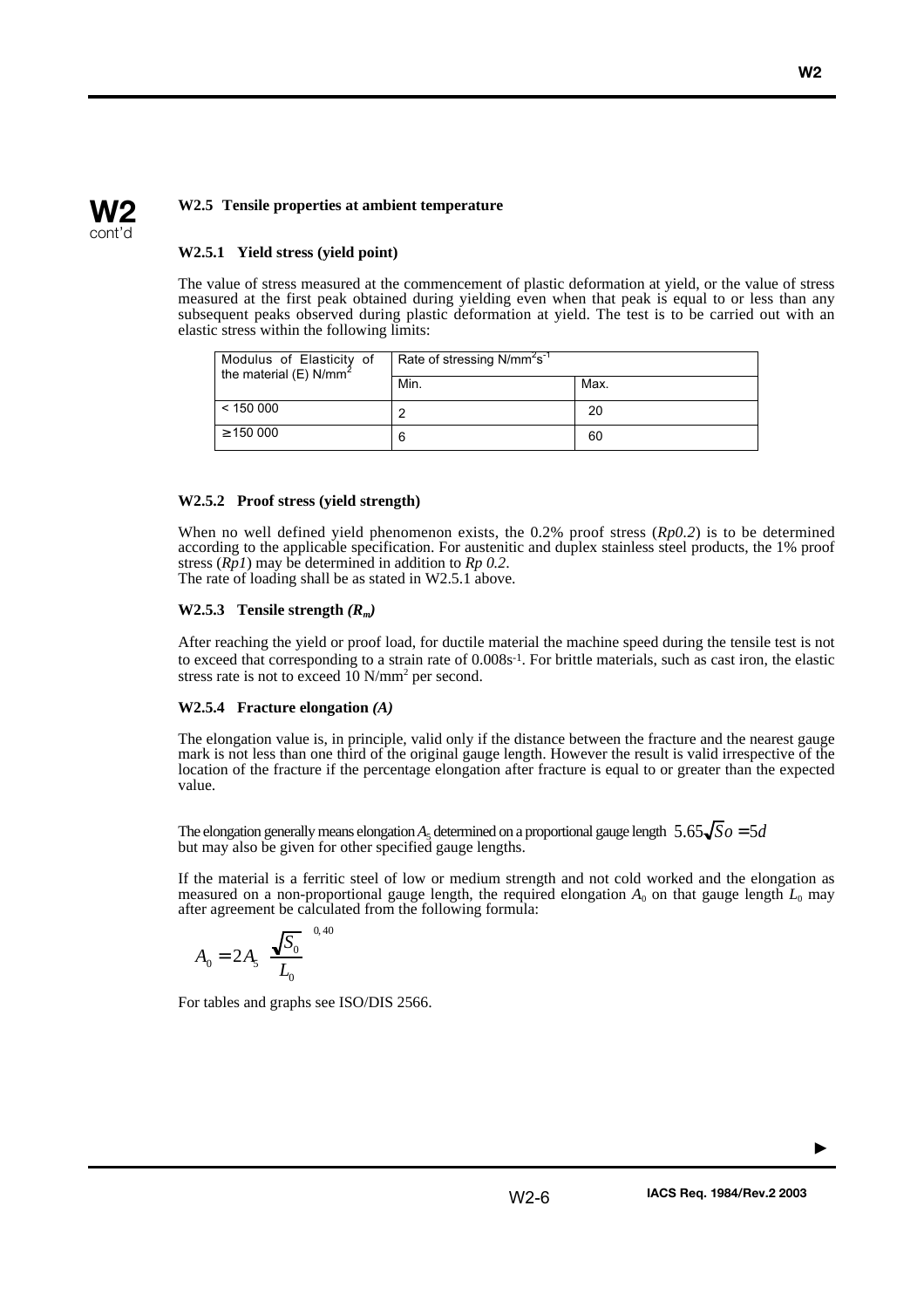

## **W2.6 Bend test specimen**

W2.6.1 Flat bend test specimen, as given in the following, is to be used. Edges on tension side to be rounded to a radius of 1 to 2 mm.



W2.6.2 Forgings, castings and semi-finished products

 $a = 20$  mm  $b = 25$  mm

W2.6.3 Plates, structural sections, sheets: *a* = *t*  $b = 30$  mm

W2.6.4 Butt welds, transverse specimen

a) face and root bend *a* = *t*  $b = 30$  mm

If the as rolled thickness *t* is greater than 25 mm, it may be reduced to 25mm by machining on the compression side of the bend specimen.

The surfaces of the weld are to be machined (ground) flush with the surface of the plate.

b) side bend

$$
\begin{array}{l}\n a = 10 \text{ mm} \\
b = t\n\end{array}
$$

If  $t \geq 40$  mm, the side-bend specimen may be subdivided, each part being at least 20 mm wide.

## W2.6.5 Butt weld, longitudinal specimens

The test specimens, for longitudinal face and root test, are to be in accordance with an appropriate recognised standard.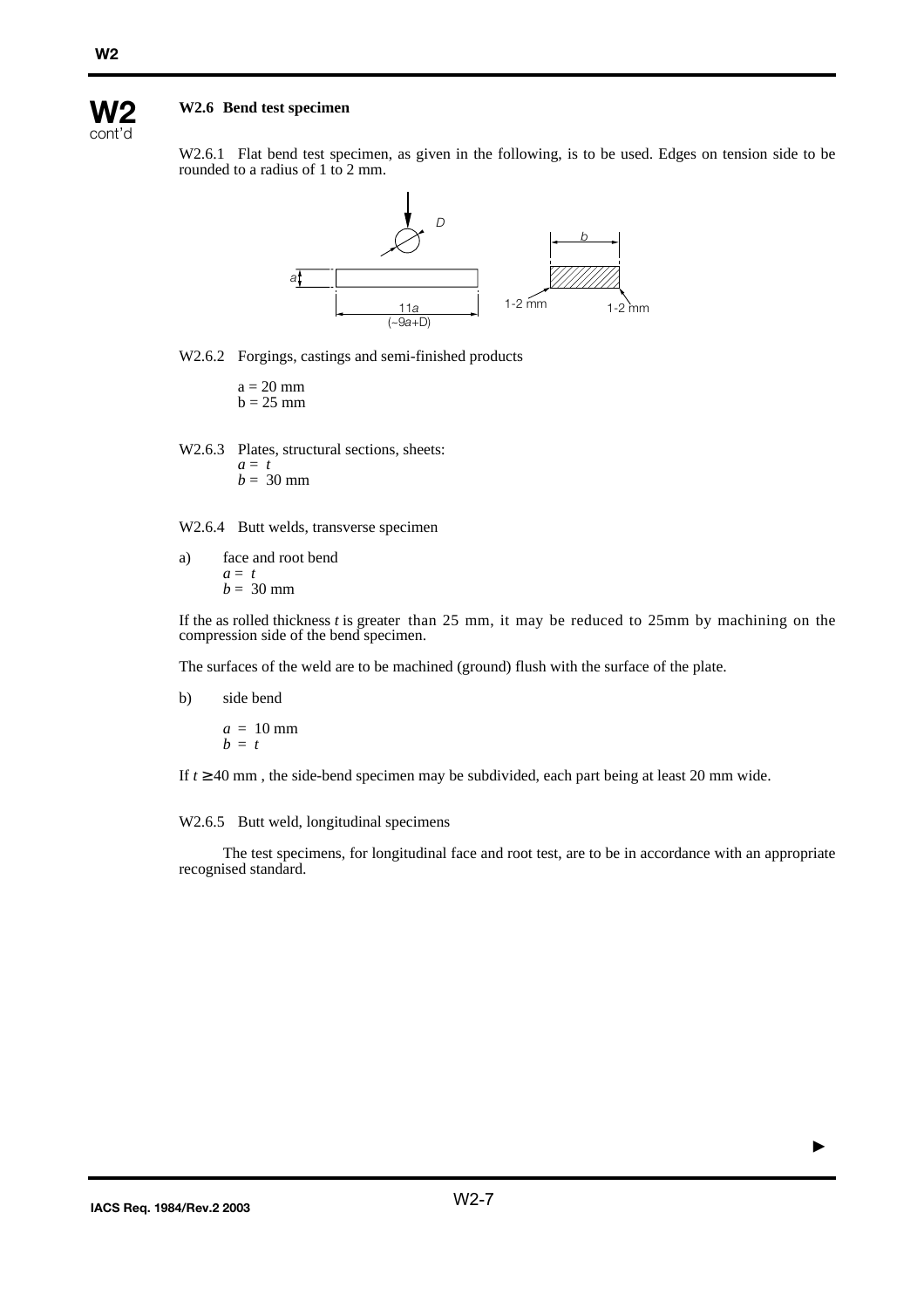## **W2.7 Toughness testing**

**W2** cont'd

## **W2.7.1 Charpy V-notch impact specimens**

The test specimens shall comply with the following dimensions:

| Dimensions                                   | Nominal           | <b>Tolerances</b> |
|----------------------------------------------|-------------------|-------------------|
| Length                                       | $55 \text{ mm}$   | $\pm 0.60$ mm     |
| Width -standard specimen                     | $10 \text{ mm}$   | $\pm 0.11$ mm     |
| -subsize specimen                            | $7.5 \text{ mm}$  | $\pm 0.11$ mm     |
| -subsize specimen                            | $5 \text{ mm}$    | $\pm 0.06$ mm     |
| Angle of notch                               | $45^{\circ}$      | $+2^\circ$        |
| Thickness                                    | $10 \text{ mm}$   | $\pm 0.06$ mm     |
| Depth below notch                            | $8 \text{ mm}$    | $\pm 0.06$ mm     |
| Root radius                                  | $0.25$ mm         | $\pm 0.025$ mm    |
| Distance of notch from end of test specimen  | $27.5 \text{ mm}$ | $\pm 0.42$ mm     |
| Angle between plane of symmetry of notch and |                   |                   |
| longitudinal axis of test specimen           | $90^\circ$        | $+2^\circ$        |

### **W2.7.2 Sub size Charpy requirements**

The testing and requirements for smaller than 5,0mm size specimens are to be in accordance with the general practice of the Classification Society. Minimum average values for subsized specimens are as follows:

| Charpy V-notch specimen size         | Minimum energy, average of 3 specimens |
|--------------------------------------|----------------------------------------|
| $10 \text{ mm} \times 10 \text{ mm}$ |                                        |
| 10 mm $\times$ 7.5 mm                | 5E/6                                   |
| 10 mm $\times$ 5.0 mm                | 2E/3                                   |

 $E =$  the values of energy specified for full thickness 10 mm x 10 mm specimens

All other dimensions and tolerances are to be as specified in W2.7.1.

Only one individual value may be below the specified average value provided it is not less than 70% of that value.

In all cases, the largest size Charpy specimens possible for the material thickness shall be machined.

### **W2.7.3 Testing machines and temperature control in Charpy V-notch impact testing**

All impact tests are to be carried out on Charpy machines complying with the requirements of ISO 148 or other national and international recognised standards, and having a striking energy of not less than 150 J.

Where the test temperature is other than ambient the temperature of the test specimen at the moment of breaking shall be the specified temperature within  $\pm 2^{\circ}$ C.

### **W2.7.4 Charpy re-test procedure**

Where specified the following Charpy re-test procedure will apply:

When the average value of the three initial Charpy V-notch impact specimens fails to meet the stated requirement, or the value for more than one specimen is below the required average value, or when the value of any one specimen is below 70% of the specified average value, three additional specimens from the same material may be tested and the results added to those previously obtained to form a new average. If this new average complies with the requirements and if not more than two individual results are lower than the required average and of these, not more than one result is below 70% of the specified average value the piece or batch (as specified for each product) may be accepted.

▲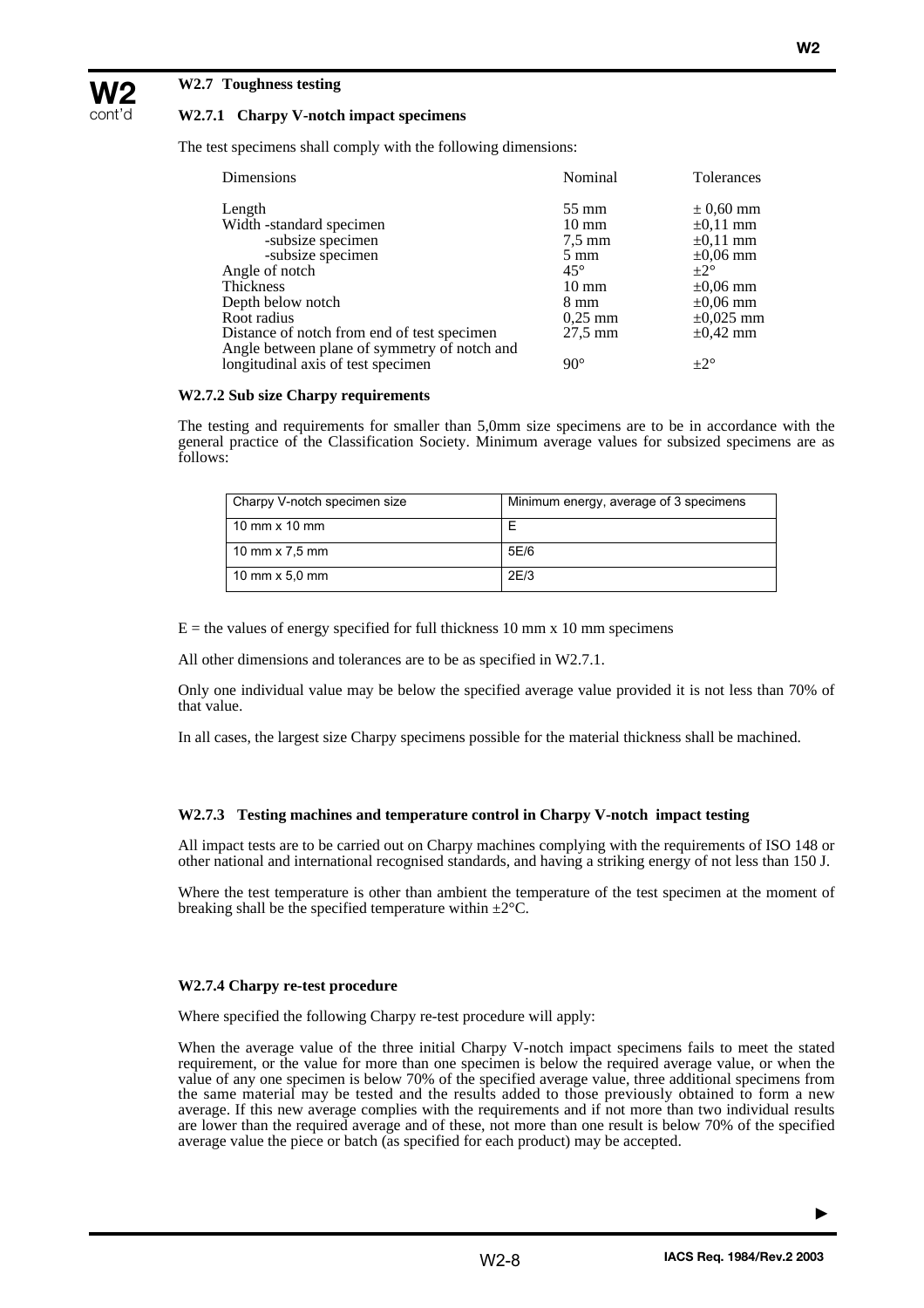## **W2.7.5 Dropweight specimens**



**W2**

Dropweight specimens for determination of no–break performance according to ASTM specification (E-208) are to comply with this ASTM standard and have one of the following dimensions (mm):

| Type $P-1$ : | 25 by 90 by 360 |
|--------------|-----------------|
| Type P-2     | 19 by 50 by 130 |
| Type P-3     | 16 by 50 by 130 |

The following is to be noted if not otherwise specified:

the specimen sides shall be saw-cut or machined (minimum 25 mm to flame-cut surface) the machining of the plate to prescribed specimen thickness shall be on one side only the specimens may be of any orientation, but the orientation shall be the same for all specimens.

## **W2.8 Ductility tests for pipes and tubes**

#### **W2.8.1 Flattening test specimens**

Length is to be from 10mm to 100mm. Plain and smoothed ends cut perpendicular to the tube axis. Reference is made to ISO 8492.

### **W2.8.2 Drift expanding test**

The lengths *L* of the drift expanding test specimens are to be as follows. Reference is made to ISO 8493.

*Metallic tubes: L* equal to twice the external diameter *D* of the tube if the angle of the drift is 30°, and *L* equal to 1.5*D* if the angle of the drift is 45° or 60°. The test piece may be shorter provided that after testing the remaining cylindrical portion is not less than 0.5D. β

The rate of penetration of the mandrel shall not exceed 50mm/min.



#### **W2.8.3 Flanging test**

The flanging test specimen is to be of length *L* equal to approximately 1.5D. The test piece may be shorter provided that after testing the remaining cylindrical portion is not less than 0,5*D*. The rate of penetration of the forming tool shall not exceed 50mm/min. Reference is made to ISO 8494.